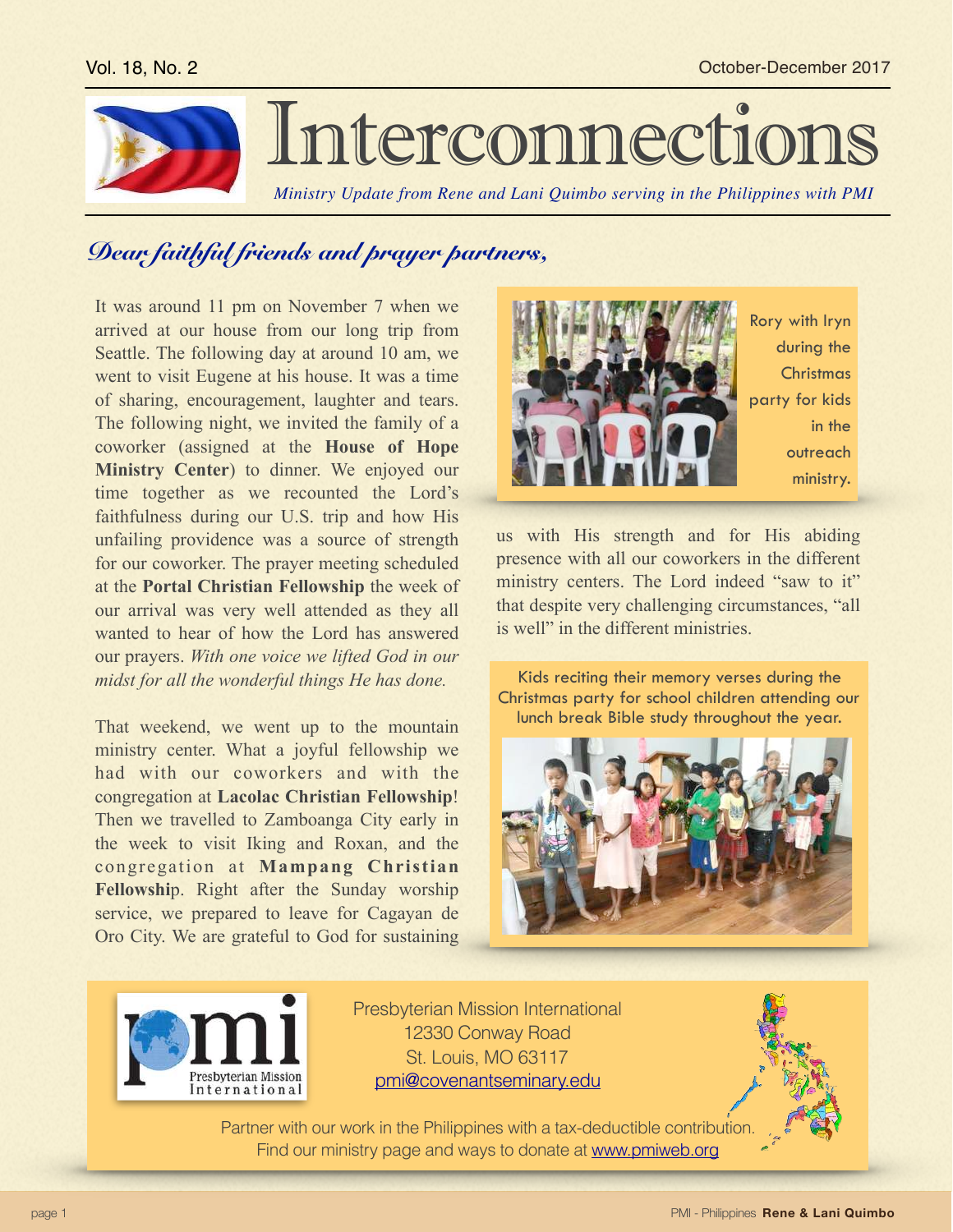

**Iking** leading the Saturday youth fellowship at Mampang Christian Fellowship

In the month of December, a Thursday night Bible study was added to our weekly Bible studies at the **Portal Study Center.** The Christmas party for the children in our outreach ministry was held on December 16. It was raining everyday that week, even during the early hours in the morning on that day, but the rain stopped during the duration of the activity to our relief. Though only half of the children was allowed by the parents to participate due to the distance of the venue from their homes, the children who came had so much fun and were very happy that they came. The following day, December 17, we held the worship service and the Christmas party for the House of Hope Christian Fellowship congregation at the new **House of Hope Ministry Center** building in Opol. Though the building was not yet finished at that time, our current meeting place for worship was too small for the said activities.

The strong tropical typhoon Vinta that hit most provinces in Mindanao during the Christmas week brought flooding in these provinces and caused landslides along the road to **Hillside Learning Center** that forced us to postpone the children's Christmas party and the Christmas get-together for the **Lacolac Christian Fellowship** congregation. It took at least a week

to clear the roads. Our fishpond in Lanao de Norte was submerged in water causing the prawns to swim away into the surrounding river. We were so sad for this disaster. however, this seemed little compared to what many people lost in the storm---houses, vehicles, other properties, and some families lost more than one family member. While we were at the fishpond area to salvage whatever we could (December 28-30), flood victims were still found floating on the surrounding river, including dead animals.

Despite these unexpected sad turn of events during this supposedly joyous time of the year, people remained determined and hopeful as they look forward to the New Year.



The new House of Hope Ministry Center in Opol; though many things remain to be done, this building can be used for Sunday worship services and other meetings for the Bajaus.